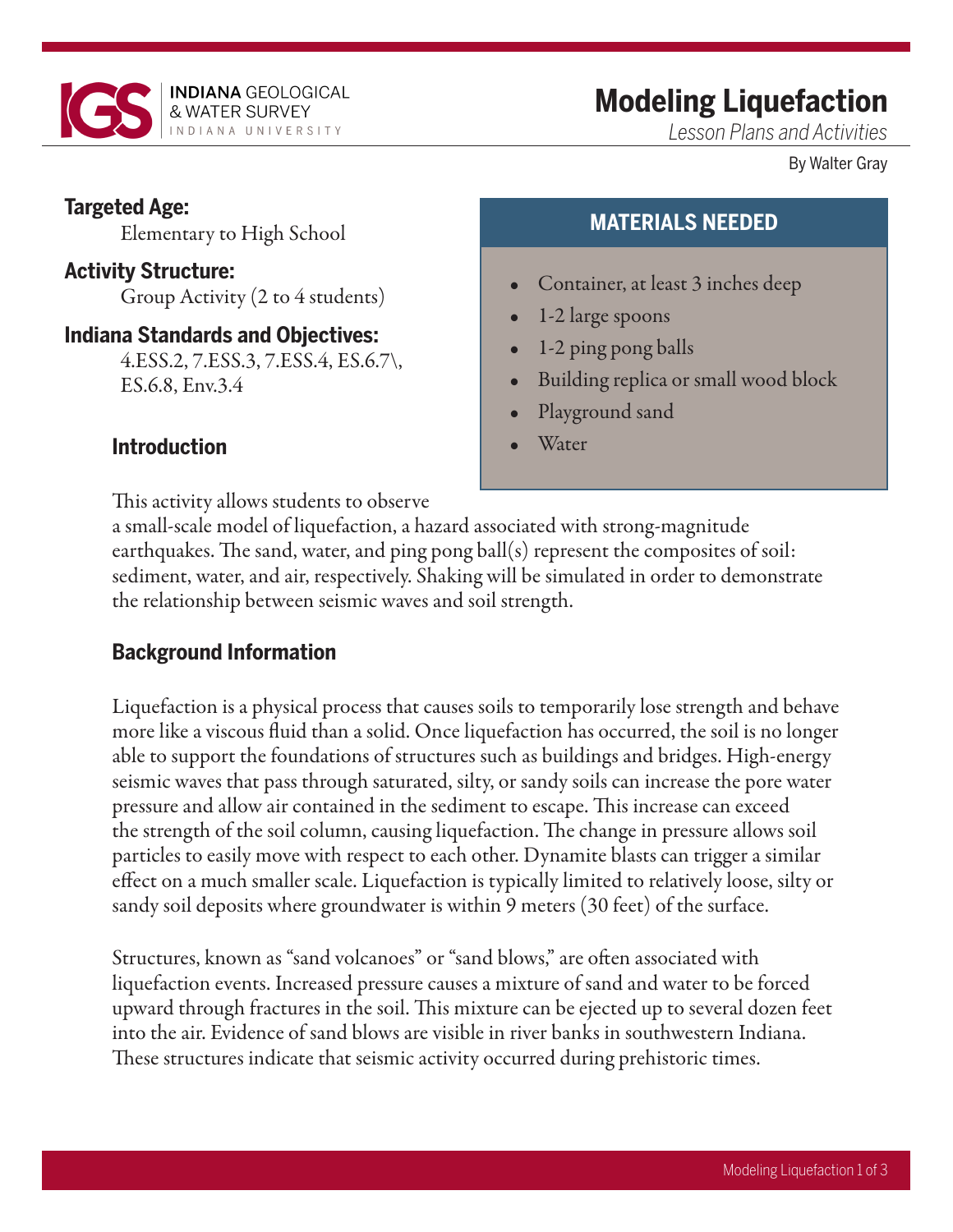### **Vocabulary**

**Earthquake –** the shaking or vibration of the ground surface in response to the sudden release of energy caused by fault movement

**Fault –** a fracture in the Earth's crust where one side moves relative to the other **Liquefaction –** a physical process that causes soils to temporarily lose strength and behave more like a viscous fluid than a solid

**Preparedness –** a set of actions taken to prepare for and reduce the effects of a natural disaster, such as an earthquake



Figure 1: Illustration of a sandblow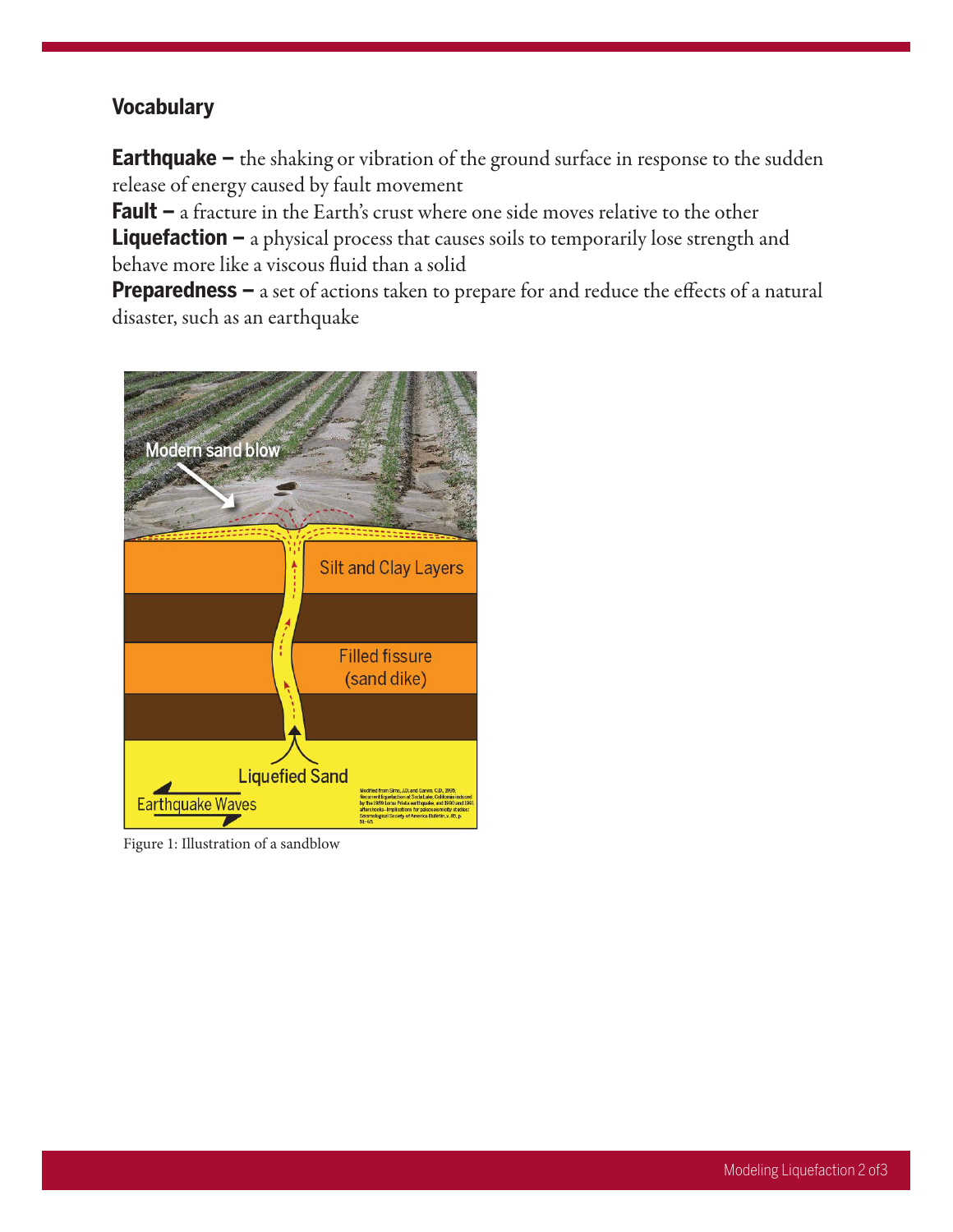#### **Procedure**

- 1. Fill the container with playground sand to a depth of at least 2.5 inches.
- 2. Pour water into the container to moisten the sand grains completely, without flooding the surface of the sand. Carefully drain any excess standing water, if needed. Use a large spoon to periodically mix the water and sand.
- 3. Once all sand grains are moistened, bury the ping pong ball(s). Make sure the ball is completely covered with sand.
- 4. Gently smooth the surface of the sand with a spoon and place the building replica or wood block on the center of the sand.
- 5. Shake the container up and down for several seconds to simulate an earthquake. Continue shaking the container until to liquefaction water begins to appear on the surface of the sand and the ping pong ball emerges.
- 6. Instruct students to record their observations on the student data sheet. Repeat the activity if necessary.
- 7. Ask the class what relationship exists between seismic waves and soil strength. Discuss liquefaction potential of relatively loose, silty or sand soil deposits where groundwater is within 30 feet of the surface.
- 8. Allow students to review the activity through the reflection questions.

**To repeat the activity, remix the water and sand until the surface water is no longer visible.**



Figure 2: Model of surface area prior



Figure 3: Appearance of the surface area once liquefaction has occured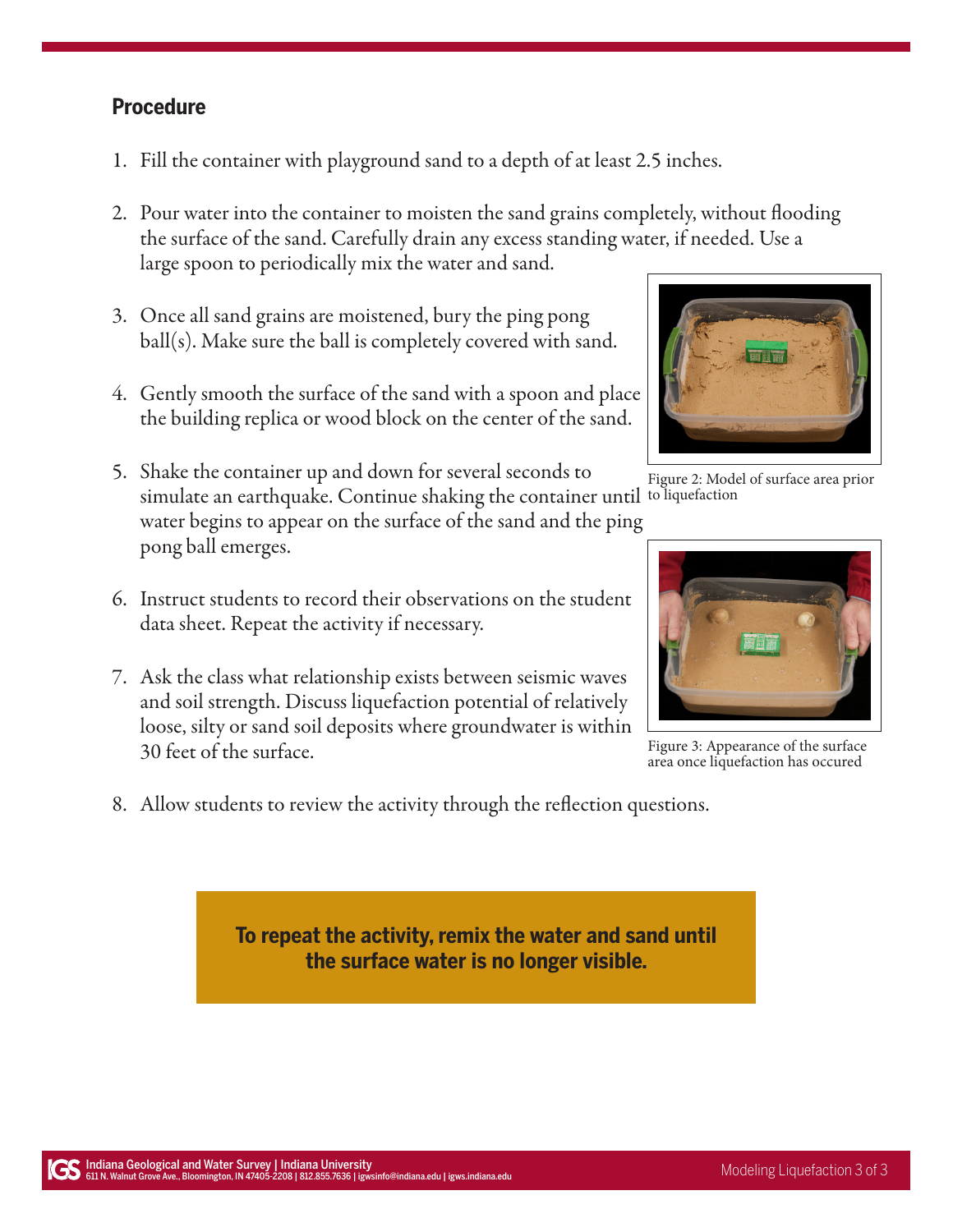

\_\_\_\_\_\_\_\_\_\_\_\_\_\_\_\_\_\_\_\_\_\_\_\_\_

\_\_\_\_\_\_\_\_\_\_\_\_\_\_\_\_\_\_\_\_\_\_\_\_\_

# **Modeling Liquefaction**

*Lesson Plans and Activities*

By Walter Gray

### **Name:**

## **Class Period:**

## **Vocabulary:**

**Earthquake –** the shaking or vibration of the ground surface in response to the sudden release of energy caused by fault movement

# **MATERIALS NEEDED**

- Container, at least 3 inches deep
- 1-2 large spoons
- 1-2 ping pong balls
- Building replica or small wood block
- Playground sand
- **Water**

**Fault –** a fracture in the Earth's crust where one side moves relative to the other **Liquefaction –** a physical process that causes soils to temporarily lose strength and behave more like a viscous fluid than a solid

**Preparedness –** a set of actions taken to prepare for and reduce the effects of a natural

# **Introduction**

This activity allows students to observe a small-scale model of liquefaction, a hazard associated with strong-magnitude earthquakes. The sand, water, and ping pong ball(s) represent the composites of soil: sediment, water, and air, respectively. Shaking will be simulated in order to demonstrate the relationship between seismic waves and soil strength.

# **Observations**

Record your observation of the liquefaction demonstration in the space below.